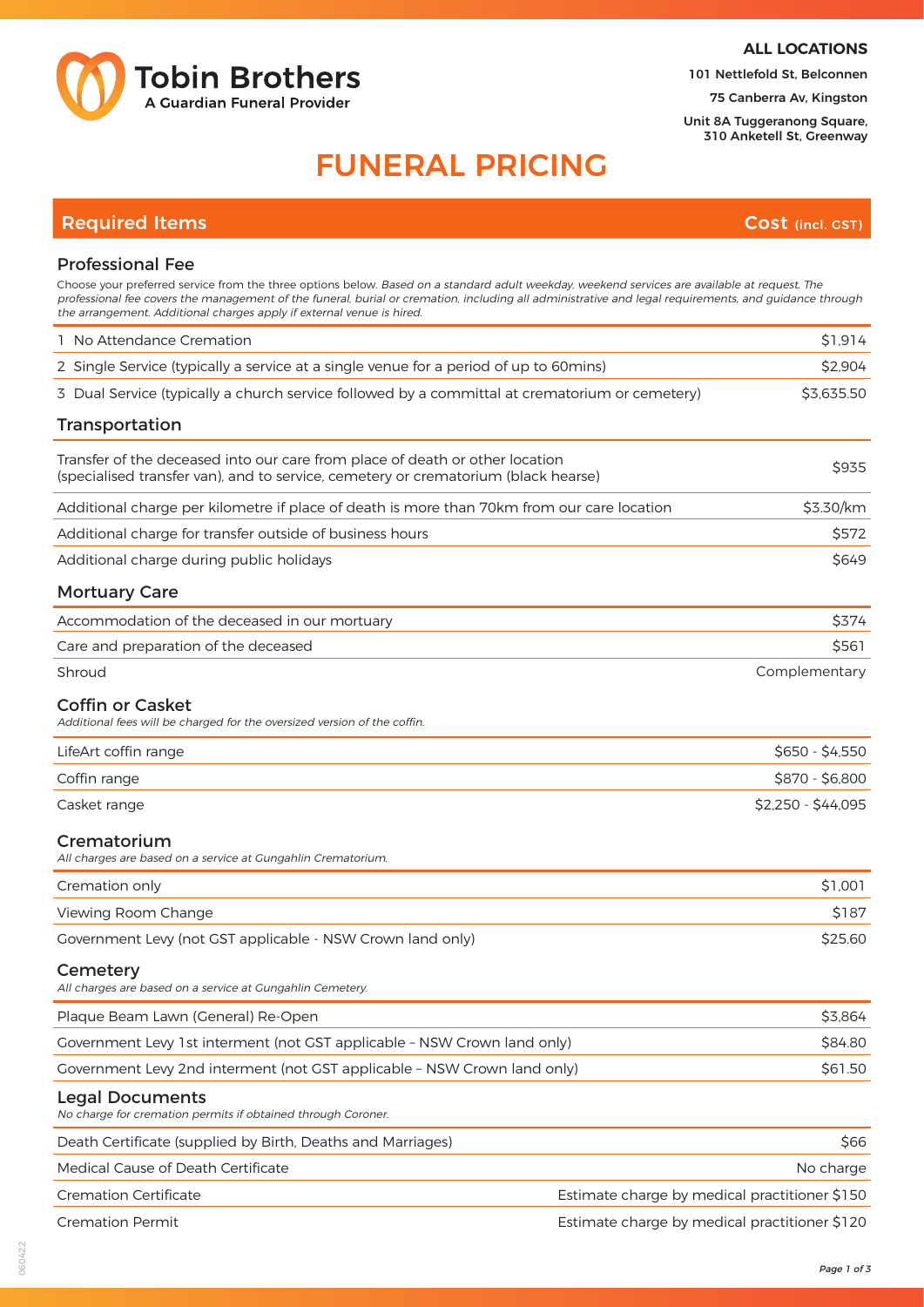

#### **ALL LOCATIONS**

101 Nettlefold St, Belconnen

75 Canberra Av, Kingston Unit 8A Tuggeranong Square,

310 Anketell St, Greenway

## FUNERAL PRICING

| <b>Optional Items</b>                                                                        | Cost (incl. GST)                                                             |
|----------------------------------------------------------------------------------------------|------------------------------------------------------------------------------|
| Viewing                                                                                      |                                                                              |
| Viewing of deceased (for a period of up to 60mins, during business hours)                    | No charge                                                                    |
| Viewing, base fee (applies to selected packages)                                             | \$110                                                                        |
| Additional viewing, per hour (during business hours)                                         | \$55                                                                         |
| After hours viewing, per hour (Monday to Friday from 5pm)                                    | \$165                                                                        |
| Viewing, off site                                                                            | \$220                                                                        |
| Venue cleaning fee (if required)                                                             | \$110                                                                        |
| <b>Additional Service Options</b>                                                            |                                                                              |
| Embalming of deceased (temporary)                                                            | \$649                                                                        |
| Embalming of deceased (full embalm)                                                          | \$1,276                                                                      |
| Zinc Coffin Liner (rectangle)                                                                | \$2,002                                                                      |
| Clergy and/or Celebrant Services                                                             | As charged by supplier                                                       |
| Death and Funeral Notice in Newspaper                                                        | As charged by supplier                                                       |
| Family Mourning Car                                                                          | As charged by supplier                                                       |
| Flowers (Casket Sprays)                                                                      | $$150 - $600$                                                                |
| Order of Service Booklet                                                                     | As charged by supplier                                                       |
| Condolence Book                                                                              | $$50 - $187$                                                                 |
| Visual Reflection Slideshow                                                                  | As charged by supplier                                                       |
| Digital Live Streaming                                                                       | Included at selected locations or charged<br>by supplier for external venues |
| <b>Repatriation Services</b>                                                                 | Charges based on individual circumstance                                     |
| <b>Memorial Services</b>                                                                     | Charges based on individual circumstance                                     |
| Catering                                                                                     | Priced at time of arrangement                                                |
| Memorialisation                                                                              |                                                                              |
| Grave Marker (monumental sections only)<br>Temporary marker until permanent monument erected | \$198                                                                        |
| Headstone                                                                                    | As charged by supplier                                                       |
|                                                                                              |                                                                              |

Cremation Urn/ Cremation Jewellery and the state of the state of the state of the Scharged by supplier

## No Attendance Cremation Service

All charges are based on service at Gungahlin Crematorium.

- This service includes the following:
- § Professional service
- § Transport from the location of death (within 70km)
- Mortuary care
- § LifeArt Basic coffin
- § Cremation
- § All legal documents
- § Ashes presented in a standard urn from the crematorium

\$5,632.40